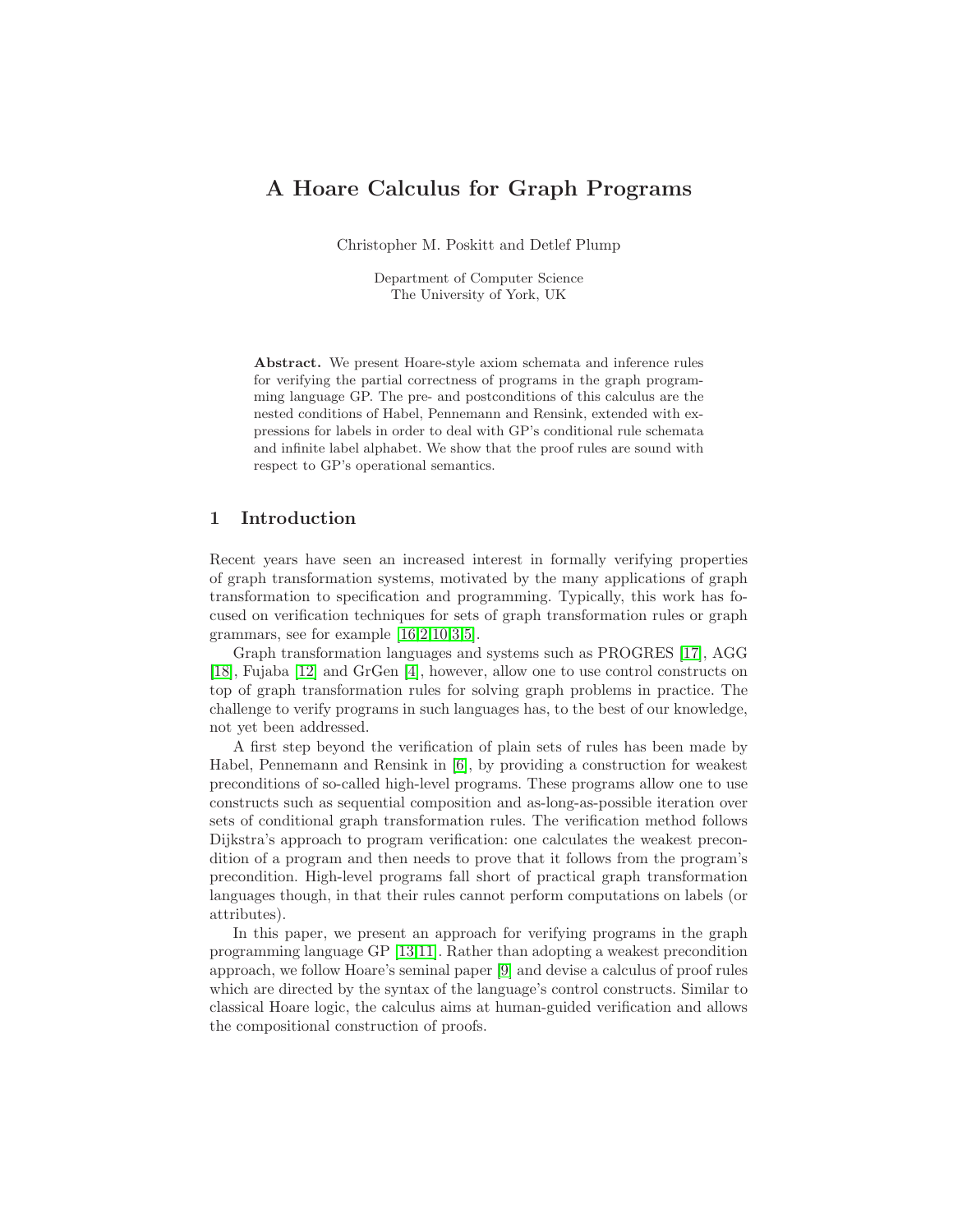The pre- and postconditions of our calculus are nested conditions [\[5\]](#page-14-2), extended with expressions for labels and so-called assignment constraints; we refer to them as E-conditions. The extension is necessary for two reasons. Firstly, when a label alphabet is infinite, it is impossible to express a number of simple properties with finite nested conditions. For example, one cannot express with a finite nested condition that a graph over the set of integers is non-empty, since it is impossible to finitely enumerate every integer. Secondly, the conditions in [\[5\]](#page-14-2) cannot express relations between labels such as "x and y are integers and  $x^2 = y$ ". Such relations can be expressed, however, in GP's rule schemata.

We briefly review the preliminaries in Section [2](#page-1-0) and graph programs in Section [3.](#page-3-0) Following this, we present E-conditions in Section [4,](#page-5-0) and then use them to define a proof system for GP in Section [5,](#page-7-0) where its use will be demonstrated by proving a property of a graph colouring program. In Section [6,](#page-9-0) we formally define the two transformations of E-conditions used in the proof system, before proving the axiom schemata and inference rules sound in the sense of partial correctness, with respect to GP's operational semantics [\[13,](#page-15-6)[14\]](#page-15-9). Finally, we conclude in Section [7.](#page-14-4) A long version of this paper with the abstract syntax and operational semantics of GP, as well as detailed proofs of results, is available online [\[15\]](#page-15-10).

### <span id="page-1-0"></span>2 Graphs, Assignments, and Substitutions

Graph transformation in GP is based on the double-pushout approach with relabelling [\[8\]](#page-15-11). This framework deals with partially labelled graphs, whose definition we recall below. We deal with two classes of graphs, "syntactic" graphs labelled with expressions and "semantic" graphs labelled with (sequences of) integers and strings. We also introduce assignments which translate syntactic graphs into semantic graphs, and substitutions which operate on syntactic graphs.

A graph over a label alphabet C is a system  $G = (V_G, E_G, s_G, t_G, l_G, m_G)$ , where  $V_G$  and  $E_G$  are finite sets of nodes (or vertices) and edges,  $s_G, t_G : E_G \rightarrow$  $V_G$  are the *source* and *target* functions for edges,  $l_G: V_G \to \mathcal{C}$  is the partial node labelling function and  $m_G : E_G \to \mathcal{C}$  is the (total) edge labelling function. Given a node v, we write  $l_G(v) = \perp$  to express that  $l_G(v)$  is undefined. Graph G is totally labelled if  $l_G$  is a total function.

Unlabelled nodes will occur only in the interfaces of rules and are necessary in the double-pushout approach to relabel nodes. There is no need to relabel edges as they can always be deleted and reinserted with changed labels.

A graph morphism  $g: G \to H$  between graphs G and H consists of two functions  $g_V: V_G \to V_H$  and  $g_E: E_G \to E_H$  that preserve sources, targets and labels; that is,  $s_H \circ g_E = g_V \circ s_G$ ,  $t_H \circ g_E = g_V \circ t_G$ ,  $m_H \circ g_E = m_G$ , and  $l_H(g(v)) = l_G(v)$  for all v such that  $l_G(v) \neq \perp$ . Morphism g is an inclusion if  $g(x) = x$  for all nodes and edges x. It is *injective* (*surjective*) if  $g_V$  and  $g_E$ are injective (surjective). It is an isomorphism if it is injective, surjective and satisfies  $l_H(g_V(v)) = \perp$  for all nodes v with  $l_V(v) = \perp$ . In this case G and H are *isomorphic*, which is denoted by  $G \cong H$ .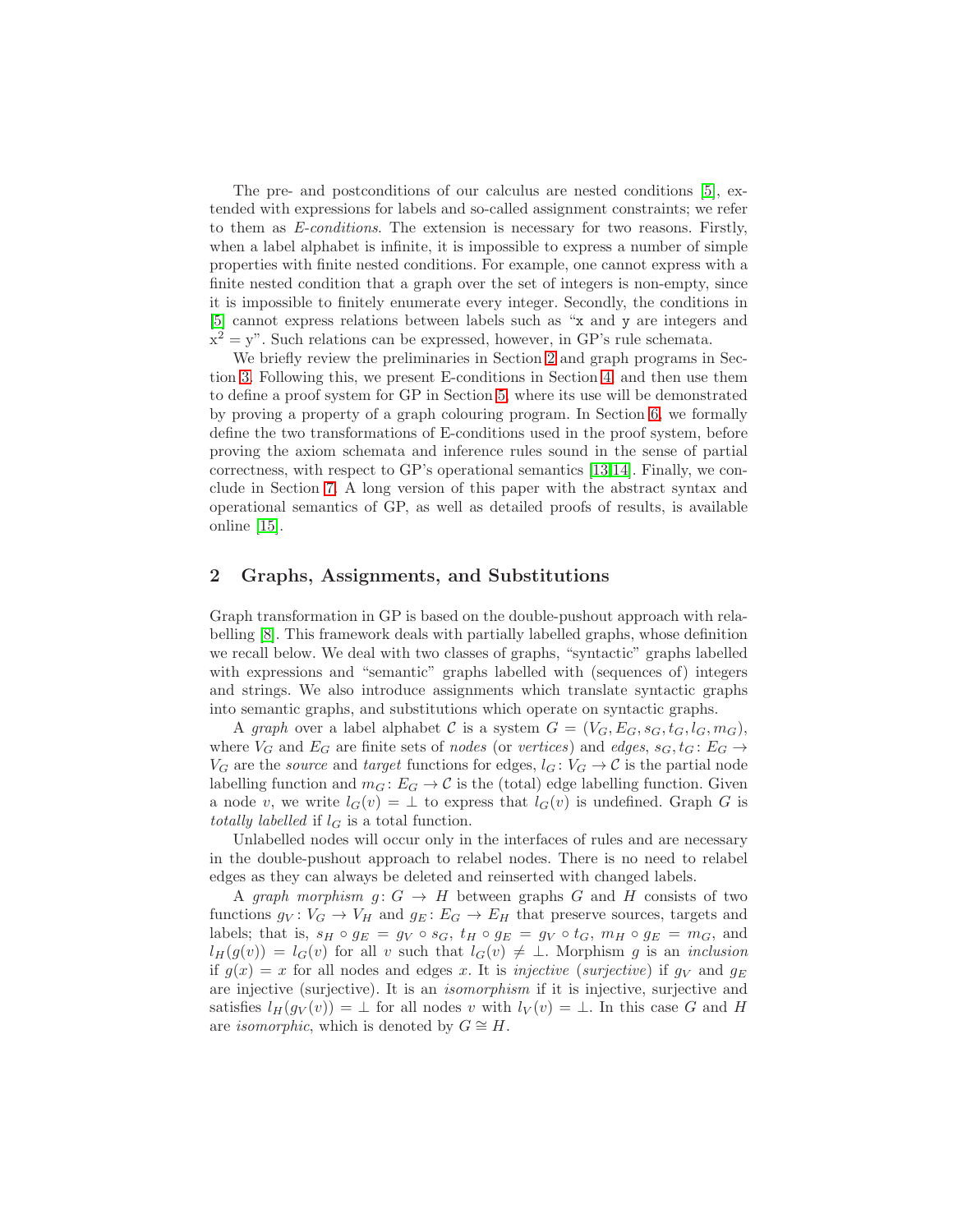We consider graphs over two distinct label alphabets. Graph programs and E-conditions contain graphs labelled with expressions, while the graphs on which programs operate are labelled with (sequences of) integers and character strings. We consider graphs of the first type as syntactic objects and graphs of the second type as semantic objects, and aim to clearly separate the levels of syntax and semantics.

Let  $\mathbb Z$  be the set of integers and Char be a finite set of characters (that can be typed on a keyboard). We fix the label alphabet  $\mathcal{L} = (\mathbb{Z} \cup \text{Char}^*)^+$  of all non-empty sequences over integers and character strings, and denote by  $\mathcal{G}(\mathcal{L})$ the set of all graphs over  $\mathcal{L}$ .

The other label alphabet we are using consists of expressions according to the EBNF grammar of Figure [1,](#page-2-0) where VarId is a syntactic class<sup>[1](#page-2-1)</sup> of variable identifiers. We write  $\mathcal{G}(Exp)$  for the set of all graphs over the syntactic class Exp.

```
Exp ::=(\text{Term} | \text{String}) ['.' Exp]
Term ::= Num | VarId | Term ArithOp Term
ArithOp ::= '+' | '-' | '*' | '/'
Num  ::= ['-'] Digit {Digit}
String ::= ", {(\text{Char})}"
```
<span id="page-2-0"></span>Fig. 1. Syntax of expressions

Each graph in  $\mathcal{G}(Exp)$  represents a possibly infinite set of graphs in  $\mathcal{G}(\mathcal{L})$ . The latter are obtained by instantiating variables with values from  $\mathcal L$  and evaluating expressions. An *assignment* is a mapping  $\alpha$ : VarId  $\rightarrow \mathcal{L}$ . Given an expression e,  $\alpha$  is well-typed for e if for every term  $t_1 \oplus t_2$  in e, with  $\oplus \in$  ArithOp, we have  $\alpha(\mathbf{x}) \in \mathbb{Z}$  for all variable identifiers x in  $t_1 \oplus t_2$ . In this case we inductively define the value  $e^{\alpha} \in \mathcal{L}$  as follows. If e is a numeral or a sequence of characters, then  $e^{\alpha}$  is the integer or character string represented by e. If e is a variable identifier, then  $e^{\alpha} = \alpha(e)$ . Otherwise, if e has the form  $t_1 \oplus t_2$  with  $\oplus \in$  ArithOp and  $t_1, t_2 \in \text{Term}$ , then  $e^{\alpha} = t_1^{\alpha} \oplus_{\mathbb{Z}} t_2^{\alpha}$  where  $\oplus_{\mathbb{Z}}$  is the integer operation represented by ⊕. Finally, if e has the form  $t.e_1$  with  $t \in \text{Term} \cup \text{String}$  and  $e_1 \in \text{Exp}$ , then  $e^{\alpha} = t^{\alpha} e_1^{\alpha}$  (the concatenation of  $t^{\alpha}$  and  $e_1^{\alpha}$ ).

Given a graph G in  $\mathcal{G}(\mathrm{Exp})$  and an assignment  $\alpha$  that is well-typed for all expressions occurring in G, we write  $G^{\alpha}$  for the graph in  $\mathcal{G}(\mathcal{L})$  that is obtained from G by replacing each label e with  $e^{\alpha}$ . If  $g: G \to H$  is a graph morphism between graphs in  $\mathcal{G}(\text{Exp})$ , then  $g^{\alpha}$  denotes the morphism  $\langle g_V^{\alpha}, g_E^{\alpha} \rangle$ :  $G^{\alpha} \to H^{\alpha}$ .

A substitution is a mapping  $\sigma$ : VarId  $\rightarrow$  Exp. Given an expression  $e, \sigma$  is welltyped for e if for every term  $t_1 \oplus t_2$  in e, with  $\oplus \in$  ArithOp, we have  $\sigma(\mathbf{x}) \in \text{Term}$ for all variable identifiers **x** in  $t_1 \oplus t_2$ . In this case the expression  $e^{\sigma}$  is obtained from e by replacing every occurrence of a variable x with  $\sigma(\mathbf{x})$ . Given a graph G

<span id="page-2-1"></span><sup>1</sup> For simplicity, we use the non-terminals of our grammars to denote the syntactic classes of strings that can be derived from them.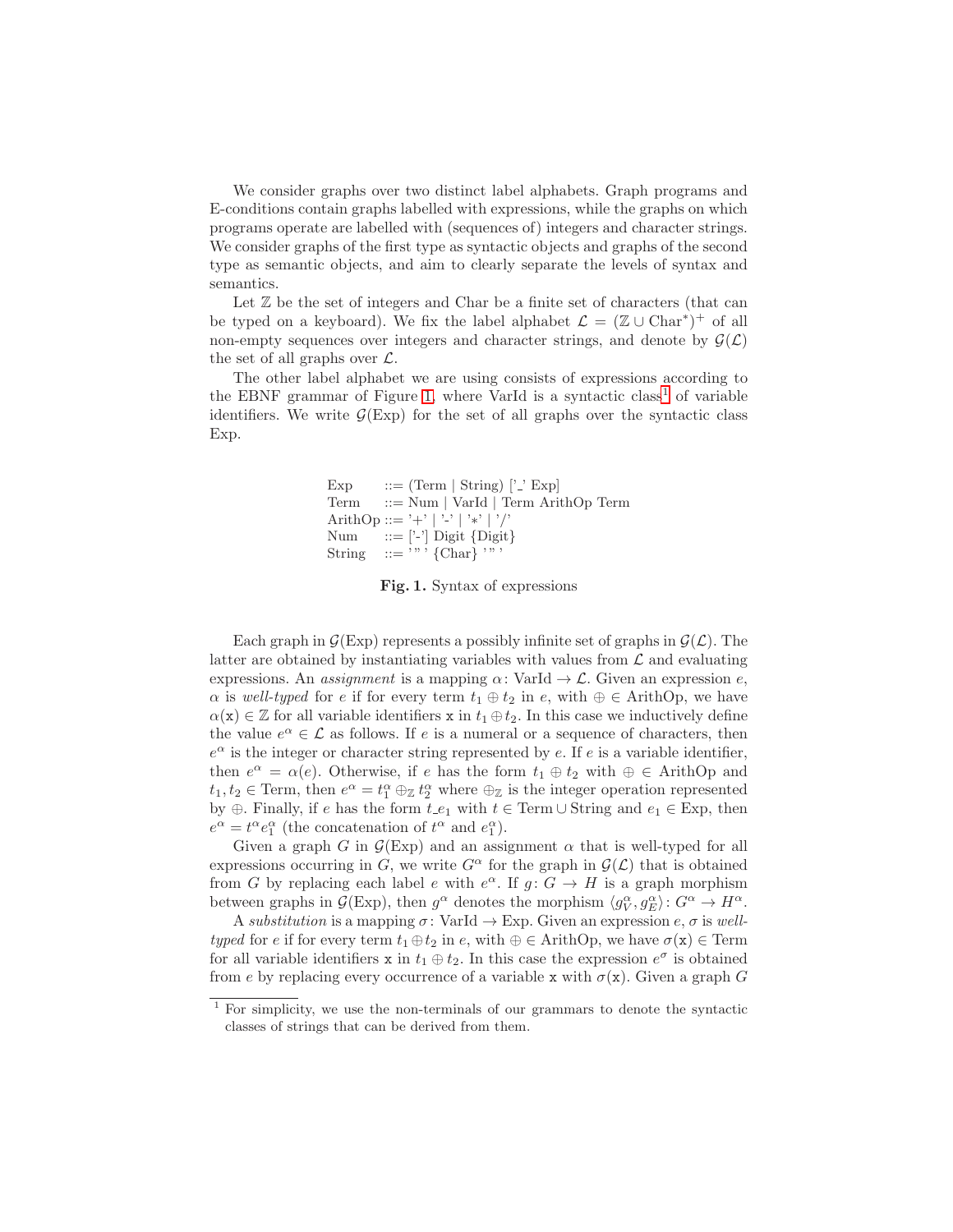in  $\mathcal{G}(\mathrm{Exp})$ , we write  $G^{\sigma}$  for the graph that is obtained by replacing each label e with  $e^{\sigma}$ . If  $g: G \to H$  is a graph morphism between graphs in  $\mathcal{G}(\text{Exp})$ , then  $g^{\sigma}$ denotes the morphism  $\langle g_V^{\sigma}, g_E^{\sigma} \rangle \colon G^{\sigma} \to H^{\sigma}$ .

Given an assignment  $\alpha$ , the substitution  $\sigma_{\alpha}$  *induced* by  $\alpha$  maps every variable x to the expression that is obtained from  $\alpha(x)$  by replacing integers and strings with their syntactic counterparts. For example, if  $\alpha(\mathbf{x})$  is the sequence 56, a, bc, where 56 is an integer and a and bc are strings, then  $\sigma_{\alpha}(\mathbf{x}) = 56\degree$ " a"  $\degree$ " bc".

## <span id="page-3-0"></span>3 Graph Programs

We briefly review GP's conditional rule schemata and discuss an example program. Technical details (including an operational semantics later used in our soundness proof) and further examples can be found in [\[13,](#page-15-6)[14\]](#page-15-9).

#### 3.1 Conditional Rule Schemata

Conditional rule schemata are the "building blocks" of graph programs: a program is essentially a list of declarations of conditional rule schemata together with a command sequence for controlling the application of the schemata. Rule schemata generalise graph transformation rules in the double-pushout approach with relabelling [\[8\]](#page-15-11), in that labels can contain expressions over parameters of type integer or string. Figure [2](#page-3-1) shows a conditional rule schema consisting of the identifier bridge followed by the declaration of formal parameters, the left and right graphs of the schema which are graphs in  $\mathcal{G}(Exp)$ , the node identifiers 1, 2, 3 specifying which nodes are preserved, and the keyword where followed by a rule schema condition.



<span id="page-3-1"></span>Fig. 2. A conditional rule schema

In the GP programming system [\[11\]](#page-15-7), rule schemata are constructed with a graphical editor. Labels in the left graph comprise only variables and constants (no composite expressions) because their values at execution time are determined by graph matching. The condition of a rule schema is a Boolean expression built from arithmetic expressions and the special predicate edge, where all variables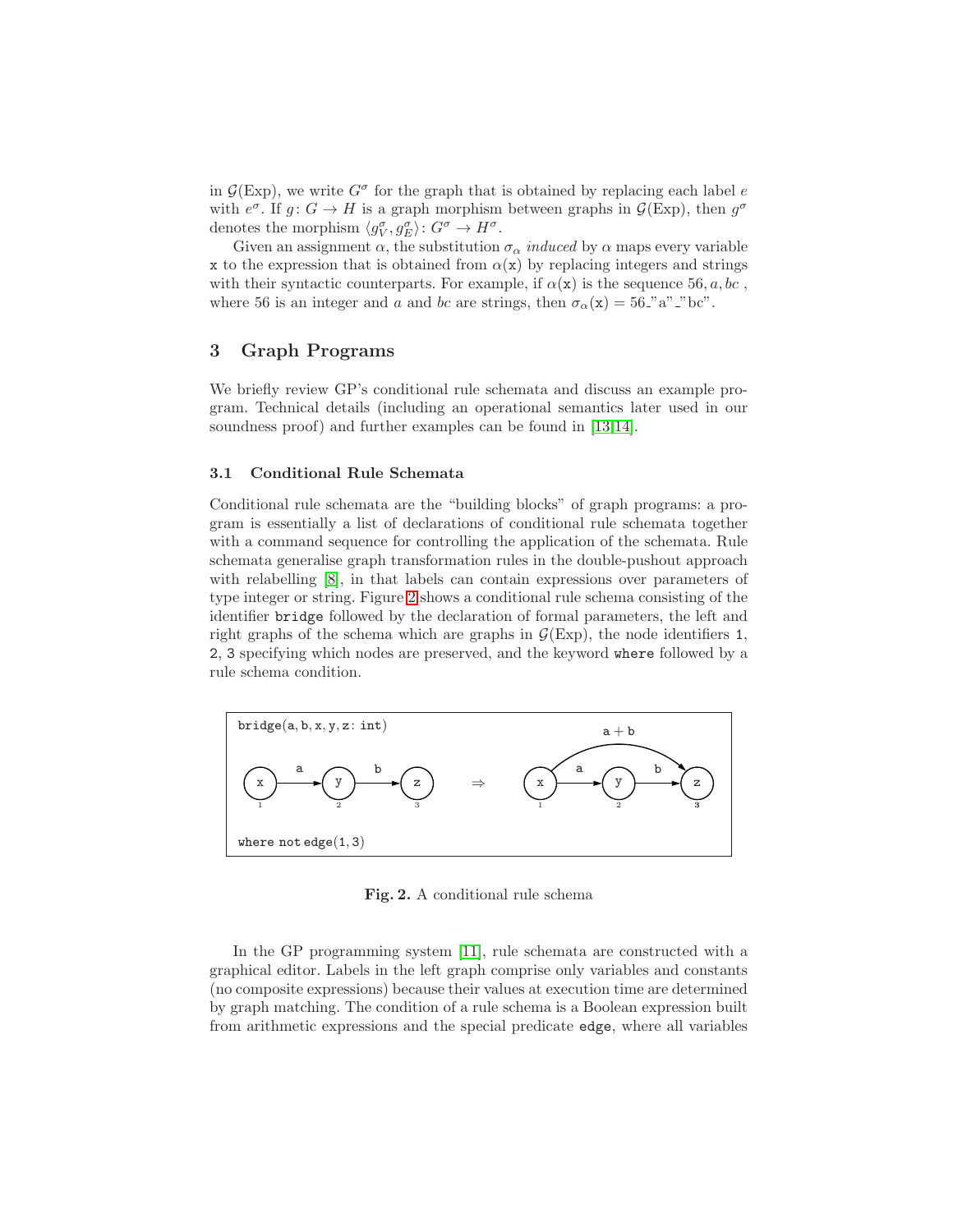occurring in the condition must also occur in the left graph. The predicate edge demands the (non-)existence of an edge between two nodes in the graph to which the rule schema is applied. For example, the expression not  $edge(1, 3)$  in the condition of Figure [2](#page-3-1) forbids an edge from node 1 to node 3 when the left graph is matched. The grammar of Figure [3](#page-4-0) defines the syntax of rule schema conditions, where Term is the syntactic class defined in Figure [1.](#page-2-0)

```
BoolExp ::= edge '(' Node ',' Node ')' | Term RelOp Term
            | not BoolExp | BoolExp BoolOp BoolExp
Node  ::= Digit {Digit}
RelOp := '=' | ' \ '>' | '<' | '>=' | '<='
BoolOp ::= and | or
```
<span id="page-4-0"></span>Fig. 3. Syntax of rule schema conditions

Conditional rule schemata represent possibly infinite sets of conditional graph transformation rules over graphs in  $\mathcal{G}(\mathcal{L})$ , and are applied according to the double-pushout approach with relabelling. A rule schema  $L \Rightarrow R$  with condition  $\Gamma$  represents conditional rules  $\langle\langle L^{\alpha} \leftarrow K \rightarrow R^{\alpha} \rangle, \Gamma^{\alpha,g} \rangle$ , where K consists of the preserved nodes (which are unlabelled) and  $\Gamma^{\alpha,g}$  is a predicate on graph morphisms  $g: L^{\alpha} \to G$  (see [\[13](#page-15-6)[,14\]](#page-15-9)).

#### 3.2 Programs

We discuss an example program to familiarise the reader with GP's features. This program will be a running example throughout the remainder of the paper.

Example 1 (Colouring). A colouring for a graph is an assignment of colours (integers) to nodes such that the source and target of each non-looping edge have different colours. The program colouring in Figure [4](#page-5-1) produces a colouring for every integer-labelled input graph, recording colours as so-called tags. In general, a tagged label is a sequence of expressions separated by underscores.

The program initially colours each node with 1 by applying the rule schema init as long as possible, using the iteration operator '!'. It then repeatedly increments the target colour of edges with the same colour at both ends. Note that this process is highly nondeterministic: Figure [4](#page-5-1) shows an execution producing a colouring with two colours, but a colouring with three colours could have been produced for the same input graph.

It is easy to see that whenever colouring terminates, the resulting graph is a correctly coloured version of the input graph. This is because the output cannot contain an edge with the same colour at both incident nodes, as then inc would have been applied at least one more time. Also, it can be shown that every execution of the program terminates after at most a quadratic number of rule schema applications [\[13\]](#page-15-6).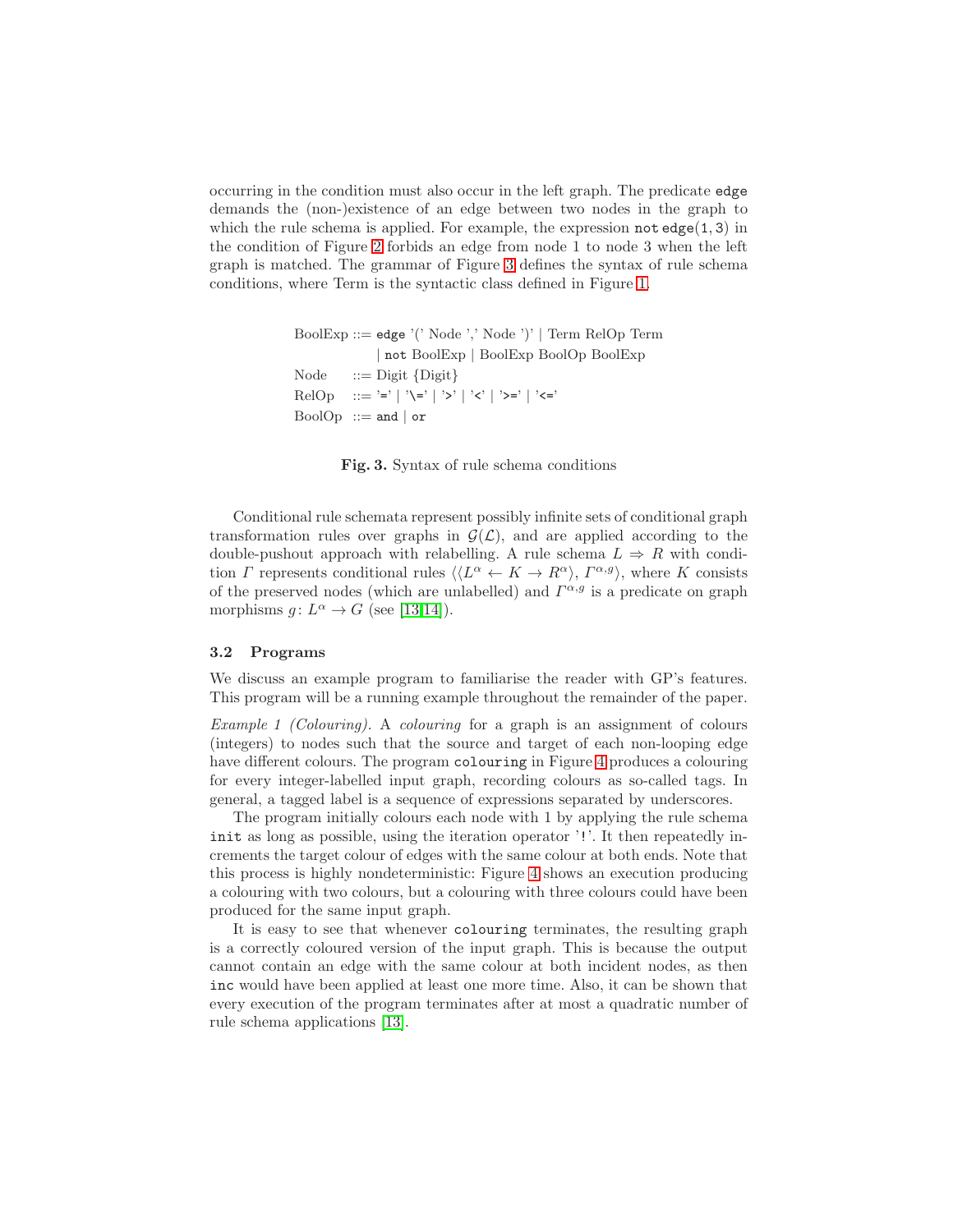

<span id="page-5-1"></span>Fig. 4. The program colouring and one of its executions

## <span id="page-5-0"></span>4 Nested Graph Conditions with Expressions

We introduce nested graph conditions with expressions (or E-conditions) to specify graph properties in the pre- and postconditions of graph programs. Econditions extend the nested conditions of [\[5\]](#page-14-2) with expressions for labels, and assignment constraints which restrict the values that can be assigned to variables. The resulting conditions can be considered as representations of possibly infinite sets of ordinary nested conditions.

Definition 1 (Assignment constraint) An assignment constraint is a Boolean expression conforming to the grammar in Figure [5.](#page-6-0) We require that the arguments of the operators  $\geq, \leq, \geq$  and  $\leq$  belong to the syntactic class Term and that the arguments of  $=$  and  $\neq$  belong both to either Term, String or  $Exp - (Term \cup String)$ . (See Figure [1](#page-2-0) for the definition of Term, String and Exp.)

Given an assignment constraint  $\gamma$  and an assignment  $\alpha$ : VarId  $\rightarrow \mathcal{L}$ , the *value*  $\gamma^{\alpha}$  in  $\mathbb{B} = {\text{tt}, \text{ff}}$  is inductively defined<sup>[2](#page-5-2)</sup>. If  $\gamma = \text{true}$ , then  $\gamma^{\alpha} = \text{tt}$ . If  $\gamma$  has the form  $e_1 \bowtie e_2$  with  $\bowtie \in$  ACRelOp and  $e_1, e_2 \in \text{Exp}$ , then  $\gamma^{\alpha} = \texttt{tt}$ 

<span id="page-5-2"></span><sup>&</sup>lt;sup>2</sup> We assume that  $\alpha$  is well-typed for  $\gamma$ , which is defined in a similar way to before.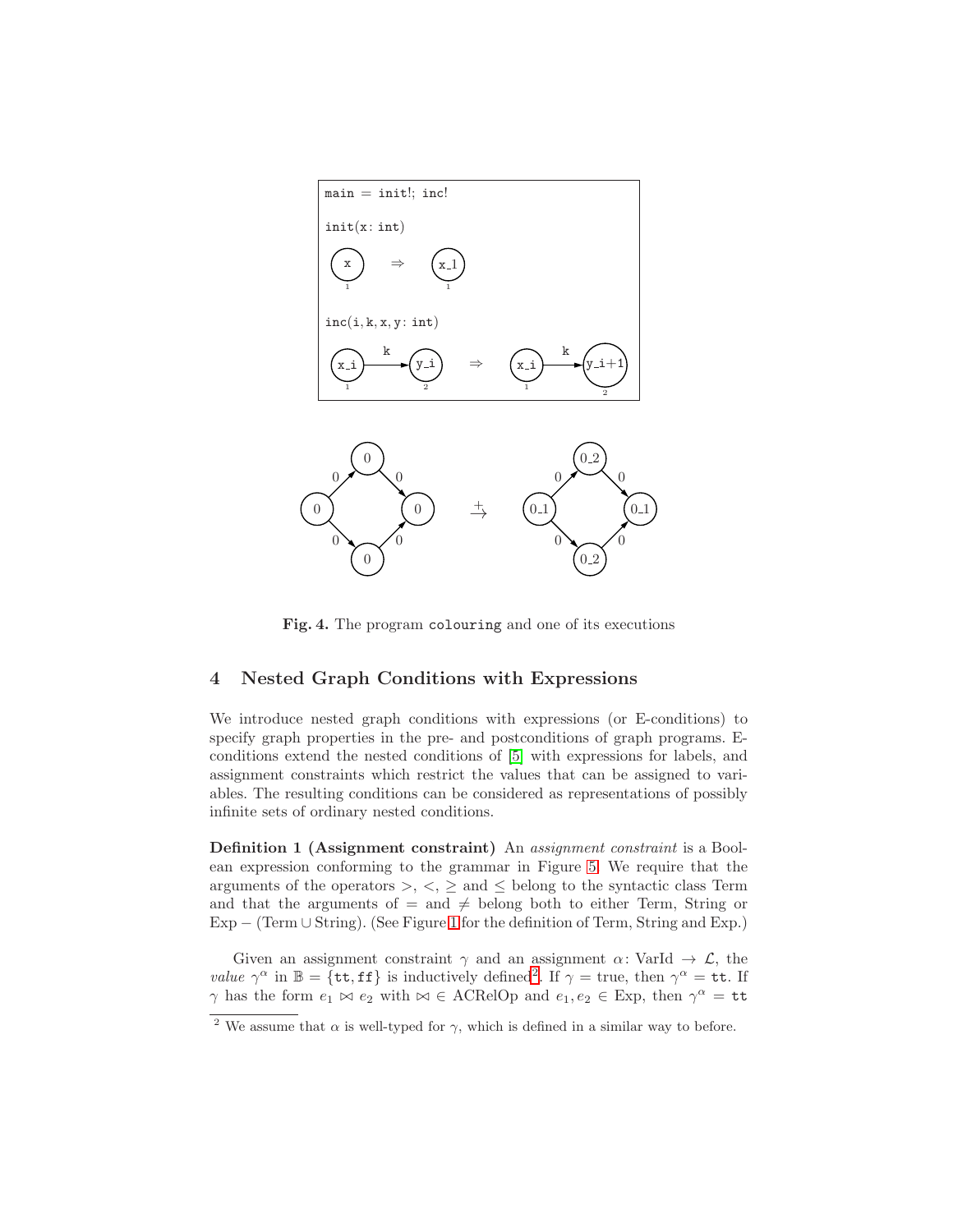$ACBoolExp ::= Exp ACRelOp Exp | '¬' ACBoolExp$ | ACBoolExp ACBoolOp ACBoolExp | 'type' '(' VarId ')' '=' Type | 'true' ACRelOp  $::= '=' | ' \neq ' | ' >' | ' <' | ' \geq ' | ' \leq '$ ACBoolOp  $::= ' \wedge ' | ' \vee '$ Type  $::=$  'int' | 'string' | 'tagged'

<span id="page-6-0"></span>Fig. 5. Syntax of assignment constraints

if and only if  $e_1^{\alpha} \bowtie_{\mathcal{L}} e_2^{\alpha}$  where  $\bowtie_{\mathcal{L}}$  is the obvious relation on  $\mathcal{L}$  represented by  $\bowtie$ . If  $\gamma = \neg \gamma_1$  with  $\gamma_1 \in \text{ACBoolExp}$ , then  $\gamma^{\alpha} = \texttt{tt}$  if and only if  $\gamma_1^{\alpha} = \texttt{ff}$ . If  $\gamma = \gamma_1 \oplus \gamma_2$  with  $\gamma_1, \gamma_2 \in \text{ACBoolExp}$  and  $\oplus \in \text{ACBoolOp}$ , then  $\gamma^{\alpha} = \gamma_1^{\alpha} \oplus_{\mathbb{B}} \gamma_2^{\alpha}$ where  $\oplus_{\mathbb{B}}$  is the Boolean operation on  $\mathbb{B}$  represented by  $\oplus$ . Finally, if  $\gamma$  has the form type(x) = t with  $x \in \text{VarId}$  and  $t \in \text{Type}$ , then  $\gamma^{\alpha} = \text{tt}$  if and only if  $type(\alpha(\mathbf{x})) = t$ , where the function  $type: \mathcal{L} \rightarrow Type$  is defined by

$$
type(l) = \begin{cases} \text{int} & \text{if } l \in \mathbb{Z}, \\ \text{string} & \text{if } l \in \text{Char}^*, \\ \text{tagged} & \text{otherwise.} \end{cases}
$$

Example 2 (Assignment constraint). Consider the assignment constraint  $\gamma =$  $a > b \land b \neq 0 \land type(a) = int.$  Let  $\alpha_1 = (a \mapsto 5, b \mapsto 1)$  and  $\alpha_2 = (a \mapsto 3, b \mapsto 0)$ . Then  $\gamma^{\alpha_1} = \mathtt{tt}$  and  $\gamma^{\alpha_2} = \mathtt{ff}$ .

Note that variables in assignment constraints do not have a type per se, unlike the variables in GP rule schemata. Rather, the operator 'type' can be used to constrain the type of a variable. Note also that an assignment constraint such as  $a > 5 \wedge \text{type}(a) = \text{string evaluates under every assignment to } \text{ff}$ , because we assume that assignments are well-typed.

A substitution  $\sigma$ : VarId  $\rightarrow$  Exp is well-typed for an assignment constraint  $\gamma$ if the replacement of every occurrence of a variable x in  $\gamma$  with  $\sigma(x)$  results in an assignment constraint. In this case the resulting constraint is denoted by  $\gamma^{\sigma}$ .

**Definition 2 (E-condition)** An *E-condition c* over a graph  $P$  is of the form true or  $\exists (a|\gamma, c')$ , where  $a: P \hookrightarrow C$  is an injective<sup>[3](#page-6-1)</sup> graph morphism with  $P, C \in$  $\mathcal{G}(\mathrm{Exp})$ ,  $\gamma$  is an assignment constraint, and c' is an E-condition over C. Moreover, Boolean formulas over E-conditions over  $P$  yield E-conditions over  $P$ , that is,  $\neg c$  and  $c_1 \wedge c_2$  are E-conditions over P, where  $c_1$  and  $c_2$  are E-conditions over P.

For brevity, we write false for  $\neg$ true,  $\exists (a|\gamma)$  for  $\exists (a|\gamma, \text{true})$ ,  $\exists (a, c')$  for  $\exists (a | \text{true}, c')$ , and  $\forall (a | \gamma, c')$  for  $\neg \exists (a | \gamma, \neg c')$ . In examples, when the domain of morphism  $a: P \hookrightarrow C$  can unambiguously be inferred, we write only the codomain C. For instance, an E-condition  $\exists(\emptyset \leftrightarrow C, \exists(C \leftrightarrow C'))$  can be written as

<span id="page-6-1"></span><sup>&</sup>lt;sup>3</sup> For simplicity, we restrict E-conditions to injective graph morphisms since this is sufficient for GP.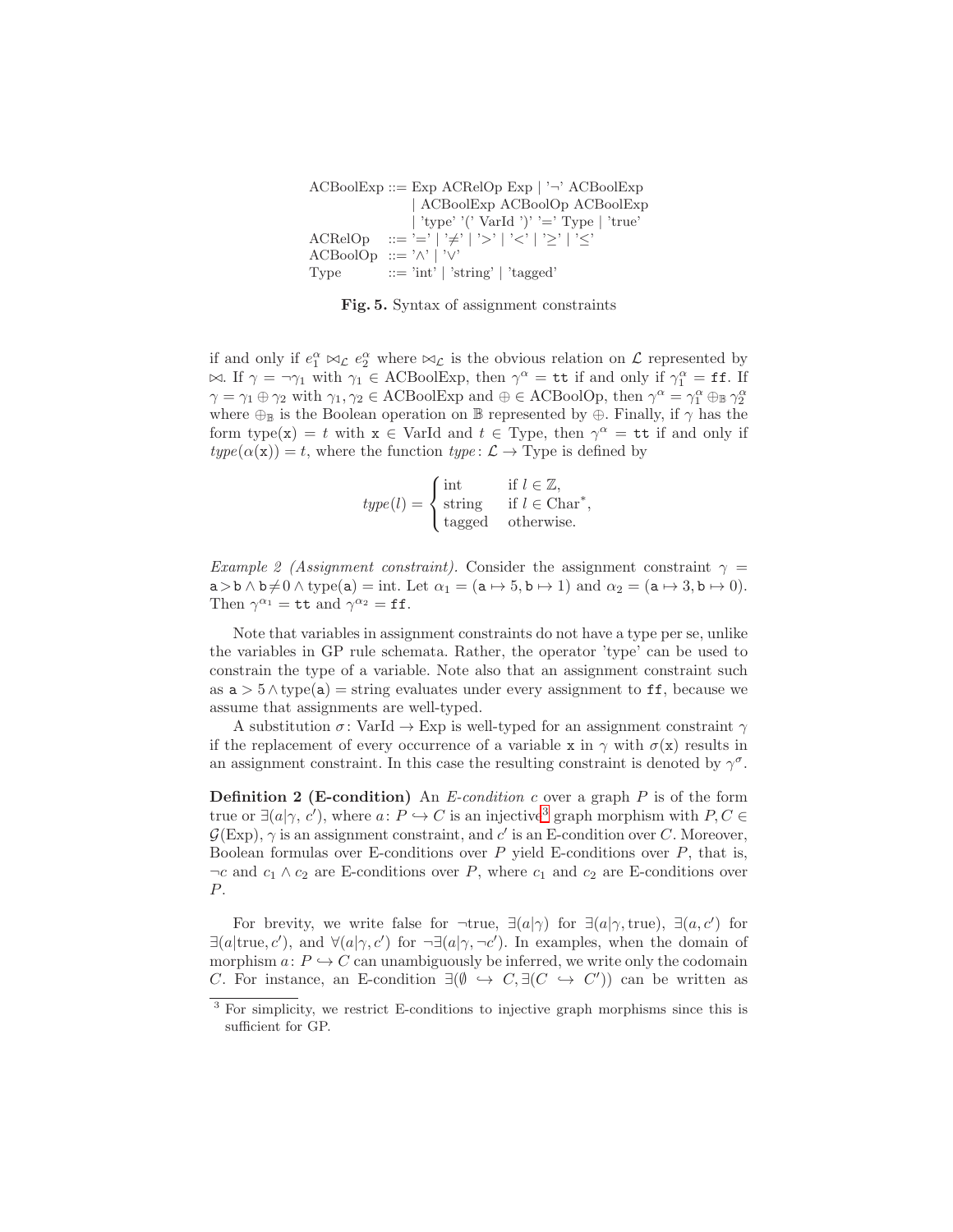$\exists (C, \exists (C'))$ , where the domain of the outermost morphism is the empty graph, and the domain of the nested morphism is the codomain of the encapsulating Econdition's morphism. An E-condition over a graph morphism whose domain is the empty graph is referred to as an  $E$ -constraint. We later refer to  $E$ -conditions over left- and right-hand sides of rule schemata as E-app-conditions.

Example 3 (E-condition). The E-condition  $\forall (\circled{x \rightarrow \circled{y} | x > y, \exists (\circled{x \rightarrow \circled{y}}))$ (which is an E-constraint) expresses that every pair of adjacent integer-labelled nodes with the source label greater than the target label has a loop incident to the source node. The unabbreviated version of the condition is as follows:

$$
\neg \exists (\emptyset \hookrightarrow \text{ } \textcircled{x_1} \blacktriangleright \textcircled{y_2} | x > y, \neg \exists (\text{ } \textcircled{x_1} \blacktriangleright \textcircled{y_2} \hookrightarrow \text{ } \textcircled{x_1} \blacktriangleright \textcircled{y_2} | true, true)).
$$

The *satisfaction* of E-conditions by injective graph morphisms over  $\mathcal L$  is defined inductively. Every such morphism satisfies the E-condition true. An injective graph morphism  $s: S \hookrightarrow G$  with  $S, G \in \mathcal{G}(\mathcal{L})$  satisfies the condition  $c = \exists (a: P \hookrightarrow C | \gamma, c'),$  denoted  $s \models c$ , if there exists an assignment  $\alpha$  such that  $S = P^{\alpha}$  and there is an injective graph morphism  $q: C^{\alpha} \hookrightarrow G$  with  $q \circ a^{\alpha} = s$ ,  $\gamma^{\alpha} = \texttt{tt}$ , and  $q \models (c')^{\sigma_{\alpha}},$  where  $\sigma_{\alpha}$  is the substitution induced by  $\alpha$ .

A graph G in  $\mathcal{G}(\mathcal{L})$  satisfies an E-condition c, denoted  $G \models c$ , if the morphism  $\emptyset \hookrightarrow G$  satisfies c.

The application of a substitution  $\sigma$  to an E-condition c is defined inductively, too. We have true  $\sigma = \text{true}$  and  $\exists (a|\gamma, c')^{\sigma} = \exists (a^{\sigma}|\gamma^{\sigma}, (c')^{\sigma})$ , where we assume that  $\sigma$  is well-typed for all components it is applied to.

## <span id="page-7-0"></span>5 A Hoare Calculus for Graph Programs

We present a system of partial correctness proof rules for GP, in the style of Hoare [\[1\]](#page-14-5), using E-constraints as the assertions. We demonstrate the proof system by proving a property of our earlier colouring graph program, and sketch a proof of the rules' soundness according to GP's operational semantics [\[13,](#page-15-6)[14\]](#page-15-9).

<span id="page-7-1"></span>**Definition 3 (Partial correctness)** A graph program  $P$  is partially correct with respect to a precondition c and a postcondition d (both of which are  $E$ constraints), if for every graph  $G \in \mathcal{G}(\mathcal{L}), G \models c$  implies  $H \models d$  for every graph H in  $[$ P $]$ G.

Here,  $\llbracket \_ \rrbracket$  is GP's semantic function (see [\[14\]](#page-15-9)), and  $\llbracket P \rrbracket G$  is the set of all graphs resulting from executing program P on graph G. Note that partial correctness of a program  $P$  does not entail that  $P$  will actually terminate on graphs satisfying the precondition.

Given E-constraints c, d and a program P, a triple of the form  $\{c\}$  P  $\{d\}$ expresses the claim that whenever a graph  $G$  satisfies  $c$ , then any graphs resulting from the application of  $P$  to  $G$  will satisfy  $d$ . Our proof system in Figure [6](#page-8-0) operates on such triples. As in classical Hoare logic [\[1\]](#page-14-5), we use the proof system to construct proof trees, combining axiom schemata and inference rules (an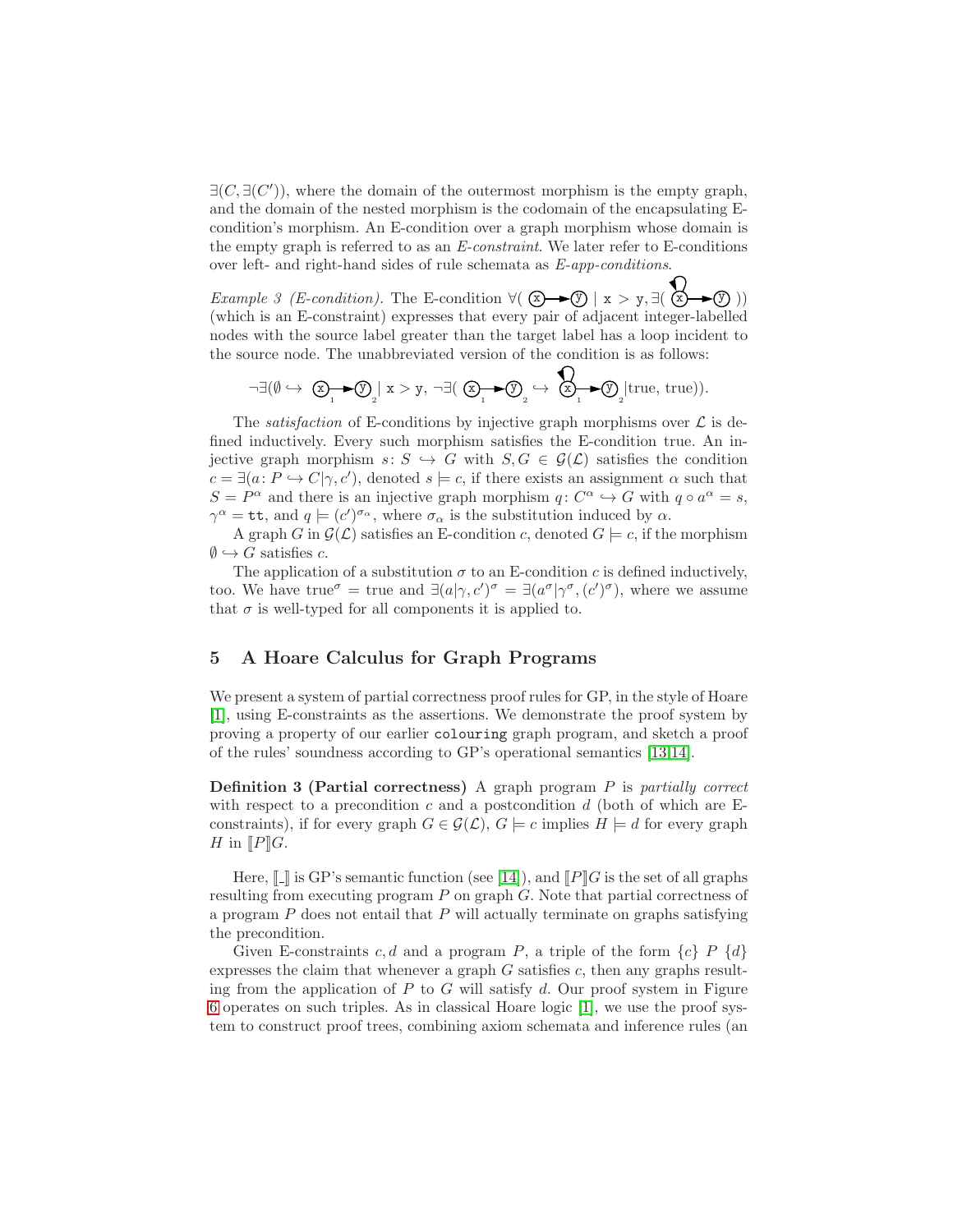example will follow). We let c, d, e, inv range over E-constraints,  $P, Q$  over arbitrary command sequences,  $r, r_i$  over conditional rule schemata, and  $\mathcal R$  over sets of conditional rule schemata.

$$
[\text{rule}] \frac{\{rule\}}{\{Pre(r, c)\}} \frac{\{r \} \left\{r \} \left\{r \} \left\{r \} \right\}}{\{c\} \left\{r \} \left\{r \} \right\}} \right] \frac{\{r \} \left\{r \} \left\{r \} \right\}}{\{c\} \left\{r \} \left\{r \} \right\}} \right]
$$
\n
$$
[\text{ruleset}_2] \frac{\{c\} \ r_1 \{d\} \ \ldots \{c\} \ r_n \{d\}}{\{c\} \{r \} \{r \} \ldots, r_n \} \{d\}} \qquad [\text{!}]\n\frac{\{inv\} \mathcal{R} \{inv\}}{\{inv\} \mathcal{R}! \{inv \} \wedge \neg \text{App}(\mathcal{R})\}}\n[\text{comp}] \frac{\{c\} \ P \{e\} \quad \{e\} \ Q \{d\}}{\{c\} \ P; Q \{d\}} \qquad [\text{cons}] \ c \Longrightarrow c' \frac{\{c'\} \ P \{d'\}}{\{c\} \ P \{d\}} d' \Longrightarrow d
$$
\n
$$
[\text{if}] \frac{\{c \land \text{App}(\mathcal{R})\} \ P \{d\}}{\{c\} \text{ if } \mathcal{R} \text{ then } P \text{ else } Q \{d\}}
$$

<span id="page-8-0"></span>Fig. 6. Partial correctness proof system for GP

Two transformations  $-$  App and Pre  $-$  are required in some of the assertions. Intuitively, App takes as input a set  $\mathcal R$  of conditional rule schemata, and transforms it into an E-condition specifying the property that a rule in  $\mathcal R$  is applicable to the graph. Pre constructs the weakest precondition such that if  $G \models \text{Pre}(r, c)$ , and the application of r to G results in a graph H, then  $H \models c$ . The transformation Pre is informally described by the following steps: (1) form a disjunction of right E-app-conditions for the possible overlappings of  $c$  and the right-hand side of the rule schema  $r$ ,  $(2)$  convert the right E-app-condition into a left E-app-condition (i.e. over the left-hand side of  $r$ ), (3) nest this within an E-condition that is quantified over every  $L$  and also accounts for the applicability of r.

Note that two of the proof rules deal with programs that are restricted in a particular way: both the condition C of a branching command if C then  $P$ else  $Q$  and the body  $P$  of a loop  $P!$  must be sets of conditional rule schemata. This restriction does not affect the computational completeness of the language, because in [\[7\]](#page-15-12) it is shown that a graph transformation language is complete if it contains single-step application and as-long-as-possible iteration of (unconditional) sets of rules, together with sequential composition.

Example 4 (Colouring). Figure [7](#page-9-1) shows a proof tree for the colouring program of Figure [4.](#page-5-1) It proves that if colouring is executed on a graph in which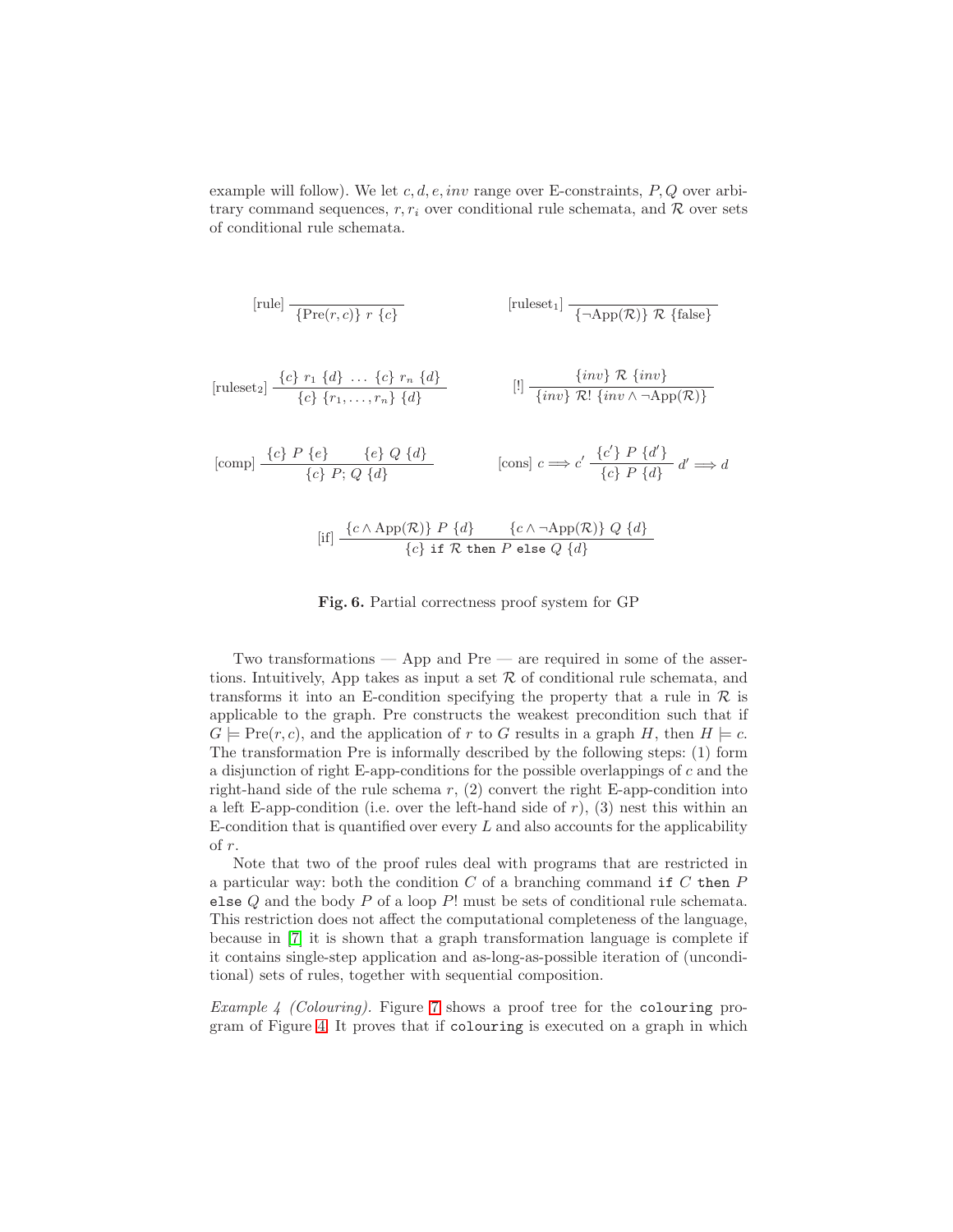the node labels are exclusively integers, then any graph resulting will have the property that each node label is an integer with a colour attached to it, and that adjacent nodes have distinct colours. That is, it proves the triple {¬∃( a | type(a) 6= int)} init!; inc! {∀( a 1 , ∃( a 1 | a = b c ∧ type(b, c) =  $\text{int}(\mathbf{x}) \wedge \neg \exists (\mathbf{x} \rightarrow \mathbf{k} \mathbf{y} \rightarrow \mathbf{k})$  [ type(i, k, x, y) = int). For conciseness, we abuse our notation (in this, and later examples), and allow  $type(x_1, ..., x_n) = int$  to represent  $type(x_1) = int \wedge ... \wedge type(x_n) = int.$ 

$$
\begin{array}{|l|l|} \hline \text{[rule]} & \hline \text{[rule]} \\ \hline \text{[cons]} & \hline \{P \text{re}(\text{init}, e) \} \text{ init} \{e\} \\ \hline \{e\} \text{ init} \{e\} \\ \hline \text{[cons]} & \hline \{e\} \text{ init!} \{e \wedge \neg \text{App}(\{\text{init}\})\} \\ \hline \text{[cons]} & \hline \{e\} \text{ init!} \{d\} \\ \hline \text{[comp]} & \hline \{e\} \text{ init!} \{d\} \\ \hline \{e\} \text{ init!} \{d\} \\ \hline \{e\} \text{ init!}; \text{ incl} \{d \wedge \neg \text{App}(\{\text{inc}\})\} \end{array}
$$

c = ¬∃( a | type(a) 6= int) d = ∀( a 1 , ∃( a 1 | a = b c ∧ type(b, c) = int)) e = ∀( a 1 , ∃( a 1 | type(a) = int) ∨ ∃( a 1 | a = b c ∧ type(b, c) = int)) ¬App({init}) = ¬∃( x | type(x) = int) ¬App({inc}) = ¬∃( x i y i k | type(i, k, x, y) = int) Pre(init, e) = ∀( x 1 a 2 | type(x) = int, ∃( x 1 a 2 | type(a) = int) ∨ ∃( x 1 a 2 | a = b c ∧ type(b, c) = int)) Pre(inc, d) = ∀( x i y i a 1 2 3 k | type(i, k, x, y) = int, ∃( x i y i a 1 2 3 k | a = b c ∧ type(b, c) = int))

<span id="page-9-1"></span>Fig. 7. A proof tree for the program colouring of Figure [4](#page-5-1)

## <span id="page-9-0"></span>6 Transformations and Soundness

<span id="page-9-2"></span>We provide full definitions of the transformations App and Pre in this section. In order to define Pre, it is necessary to first define the intermediary transformations A and L, which are adapted from basic transformations of nested conditions [\[5\]](#page-14-2). Following this, we will show that our proof system is sound according to the operational semantics of GP.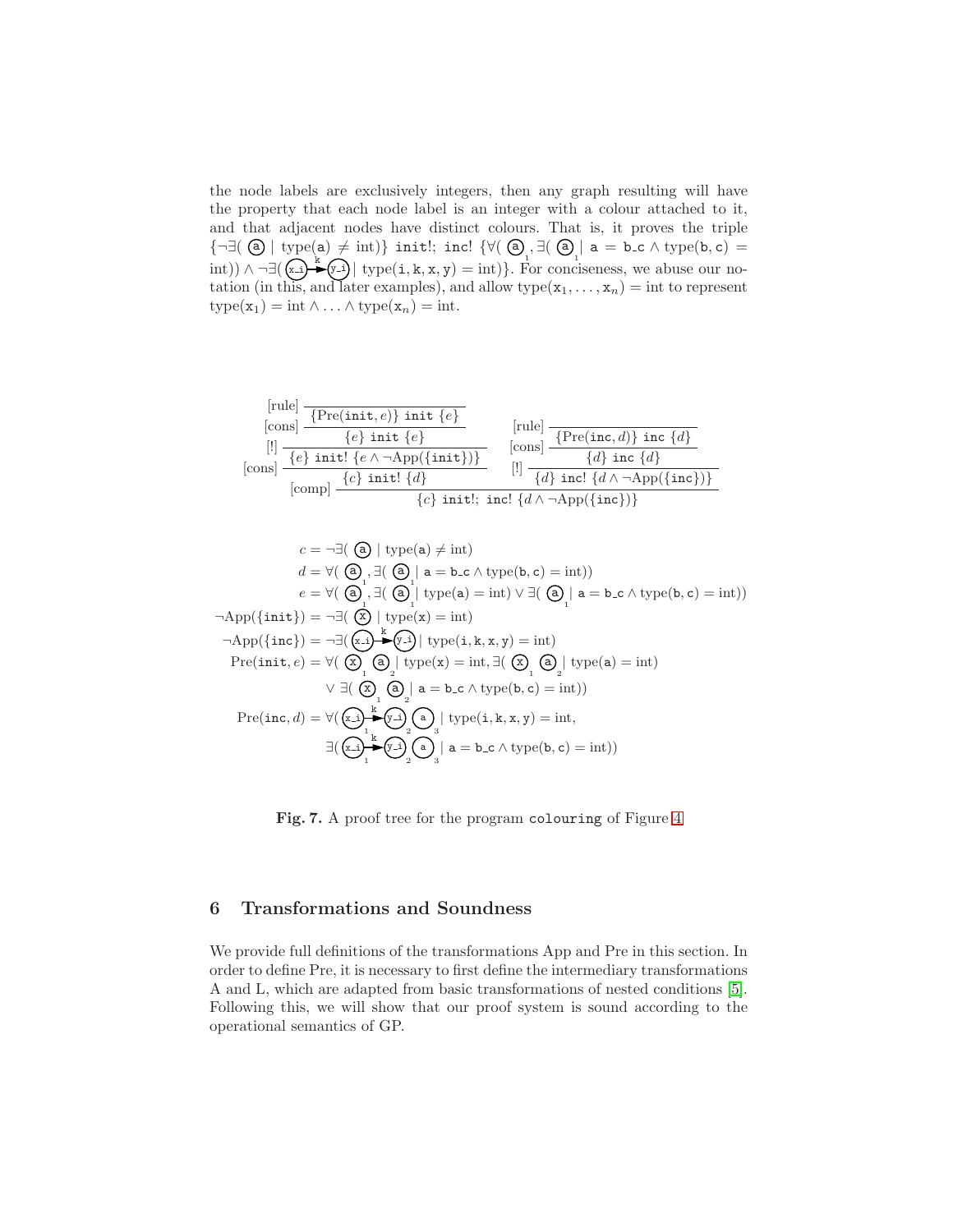Proposition 1 (Applicability of a set of rule schemata) For every set  $\mathcal R$ of conditional rule schemata, there exists an E-constraint  $\mathrm{App}(\mathcal{R})$  such that for every graph  $G \in \mathcal{G}(\mathcal{L}),$ 

$$
G \models \mathrm{App}(\mathcal{R}) \Longleftrightarrow G \in \mathrm{Dom}(\Rightarrow_{\mathcal{R}}),
$$

where  $G \in \text{Dom}(\Rightarrow_{\mathcal{R}})$  if there is a direct derivation  $G \Rightarrow_{\mathcal{R}} H$  for some graph H.

The transformation App gives an E-constraint that can only be satisfied by a graph G if at least one of the rule schemata from  $\mathcal R$  can directly derive a graph H from G. The idea is to generate a disjunction of E-constraints from the left-hand sides of the rule schemata, with nested E-conditions for handling restrictions on the application of the rule schemata (such as the dangling condition when deleting nodes).

Construction. Define App( $\{\}\$ ) = false and App $(\{r_1, \ldots, r_n\}) = \text{app}(r_1) \vee$ ...  $\vee$  app $(r_n)$ . For a rule schema  $r_i = \langle L_i \leftrightarrow K_i \leftrightarrow R_i \rangle$  with rule schema condition  $\Gamma_i$ , define  $\text{app}(r_i) = \exists (\emptyset \hookrightarrow L_i | \gamma_{r_i}, \neg \text{Dang}(r_i) \wedge \tau(L_i, \Gamma_i))$  where  $\gamma_{r_i}$ is a conjunction of expressions constraining the types of variables in  $r_i$  to the corresponding types in the declaration of  $r_i$ . For example, if  $r_i$  corresponds to the declaration of inc (Figure [4\)](#page-5-1), then  $\gamma_{r_i}$  would be the Boolean expression  $type(i) = int \wedge type(k) = int \wedge type(x) = int \wedge type(y) = int.$ 

Define Dang $(r_i) = \bigvee_{a \in A} \exists a$ , where the index set A ranges over all<sup>[4](#page-10-0)</sup> injective graph morphisms  $a: L_i \hookrightarrow L_i^{\oplus}$  such that the pair  $\langle K_i \hookrightarrow L_i, a \rangle$  has no natural pushout<sup>[5](#page-10-1)</sup> complement, and each  $L_i^{\oplus}$  is a graph that can be obtained from  $L_i$  by adding either (1) a loop, (2) a single edge between distinct nodes, or (3) a single node and a non-looping edge incident to that node. All items in  $L_i^{\oplus} - L_i$  are labelled with single variables, distinct from each other, and distinct from those in  $L_i$ . If the index set A is empty, then  $\text{Dang}(r_i) = \text{false}$ .

We define  $\tau(L_i, \Gamma_i)$  inductively (see Figure [3](#page-4-0) for the syntax of rule schema conditions). If there is no rule schema condition, then  $\tau(L_i, \Gamma_i) = \text{true}$ . If  $\Gamma_i$  has the form  $t_1 \bowtie t_2$  with  $t_1, t_2$  in Term and  $\bowtie$  in RelOp, then  $\tau(L_i, \Gamma_i) = \exists (L_i \hookrightarrow$  $L_i|t_1 \bowtie_{\text{ACRelOp}} t_2$ ) where  $\bowtie_{\text{ACRelOp}}$  is the symbol in ACRelOp that corresponds to the symbol  $\bowtie$  from RelOp. If  $\Gamma_i$  has the form not  $b_i$  with  $b_i$  in BoolExp, then  $\tau(L_i, \Gamma_i) = \tau(L_i, b_i)$ . If  $\Gamma_i$  has the form  $b_1 \oplus b_2$  with  $b_1, b_2$  in BoolExp and  $\oplus$  in BoolOp, then  $\tau(L_i, \Gamma_i) = \tau(L_i, b_1) \oplus_{\land,\lor} \tau(L_i, b_2)$  where  $\oplus_{\land,\lor}$  is  $\land$  for and and  $\vee$  for or. Finally, if  $\Gamma_i$  is of the form  $\text{edge}(n_1,n_2)$  with  $n_1,n_2$  in Node, then  $\tau(L_i, \Gamma_i) = \exists (L_i \hookrightarrow L'_i)$  where  $L'_i$  is a graph isomorphic to  $L_i$ , except for an additional edge whose source is the node with identifer  $n_1$ , whose target is the node with identifier  $n_2$ , and whose label is a variable distinct from all others in use.

Proposition 2 (From E-constraints to E-app-conditions) There is a transformation A such that, for all E-constraints c, all rule schemata  $r: L \Rightarrow R$ 

 $4$  We equate morphisms with isomorphic codomains, so A is finite.

<span id="page-10-1"></span><span id="page-10-0"></span> $5$  A pushout is *natural* if is simultaneously a pullback [\[8\]](#page-15-11).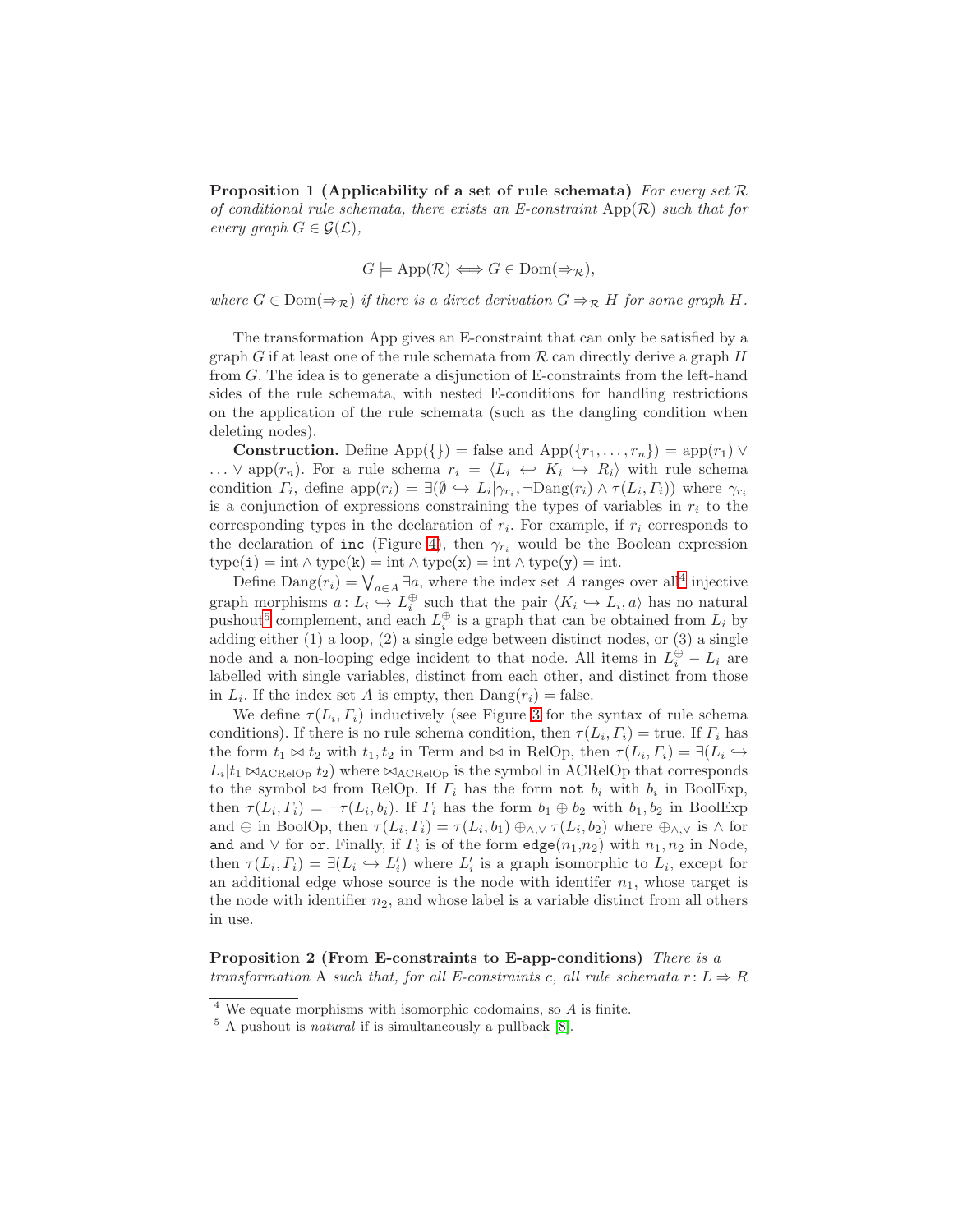sharing no variables with  $c^6$  $c^6$ , and all injective graph morphisms  $h: R^{\alpha} \hookrightarrow H$ where  $H \in \mathcal{G}(\mathcal{L})$  and  $\alpha$  is a well-typed assignment,

$$
h \models A(r, c) \Longleftrightarrow H \models c.
$$

The idea of A is to consider a disjunction of all possible overlappings of R and the graphs of the E-constraint. Substitutions are used to replace label variables in  $c$  with portions of labels from  $R$ , facilitating the overlappings.

Construction. All graphs used in the construction of the transformation belong to the class  $\mathcal{G}(\text{Exp})$ . For E-constraints  $c = \exists (a : \emptyset \hookrightarrow C | \gamma, c')$  and rule schemata r, define  $A(r, c) = A'(i_R : \emptyset \hookrightarrow R, c)$ . For injective graph morphisms  $p: P \hookrightarrow P'$ , and E-conditions over P,

$$
A'(p, true) = true,
$$
  
\n
$$
A'(p, \exists (a | \gamma, c')) = \bigvee_{\sigma \in \Sigma} \bigvee_{e \in \varepsilon_{\sigma}} \exists (b | \gamma^{\sigma}, A'(s, (c')^{\sigma})).
$$

Construct the pushout  $(1)$  of p and a leading to injective graph morphisms  $a' : P' \hookrightarrow C'$ and  $q: C \hookrightarrow C'$ . The finite double disjunction  $\bigvee_{\sigma \in \Sigma} \bigvee_{e \in \varepsilon_{\sigma}}$  ranges first over substitutions from  $\Sigma$ , which have the special form  $(a_1 \mapsto \beta_1, \dots, a_k \mapsto \beta_k)$  where each  $a_i$  is a distinct label variable from C that is not also in P, and each  $\beta_i$  is a portion (or the entirety) of some label from P'. For each  $\sigma \in \Sigma$ , the double disjunction then ranges over every surjective graph morphism  $e: (C')^{\sigma} \to E$  such that  $b = e \circ (a')^{\sigma}$  and  $s = e \circ q^{\sigma}$  are injective graph morphisms. The set  $\varepsilon_{\sigma}$  is the set of such sur-



jective graph morphisms for a particular  $\sigma$ , the codomains of which we consider up to isomorphism. For a surjective graph morphism  $e_1: (C'_1)^{\sigma_1} \to E_1$ ,  $E_1$  is considered redundant and is excluded from the disjunction if there exists a surjective graph morphism,  $e_2: (C'_2)^{\sigma_2} \to E_2$ , such that  $E_2 \ncong E_1$ , and there exists some  $\sigma \in \Sigma$  such that  $E_2^{\sigma} \cong E_1$ .

<span id="page-11-1"></span>The transformation A is extended for Boolean formulas over E-conditions in the same way as transformations over conditions (see [\[5\]](#page-14-2)).

*Example 5.* Let  $r$  correspond to the rule schema inc (Figure [4\)](#page-5-1), and E-constraint  $c = \neg \exists (\bigcirc \mathsf{a}) \mid \text{type}(\mathsf{a}) = \text{int}$ . Then,

$$
\underline{A}(r,c) = \neg \exists (\overbrace{x.i} \xrightarrow{k} \overbrace{v.i+1} \hookrightarrow \overbrace{x.i} \xrightarrow{k} \overbrace{v.i+1} \overbrace{a}) | type(a) = int)
$$

<span id="page-11-0"></span> $6$  It is always possible to replace the label variables in  $c$  with new ones that are distinct from those in  $r$ .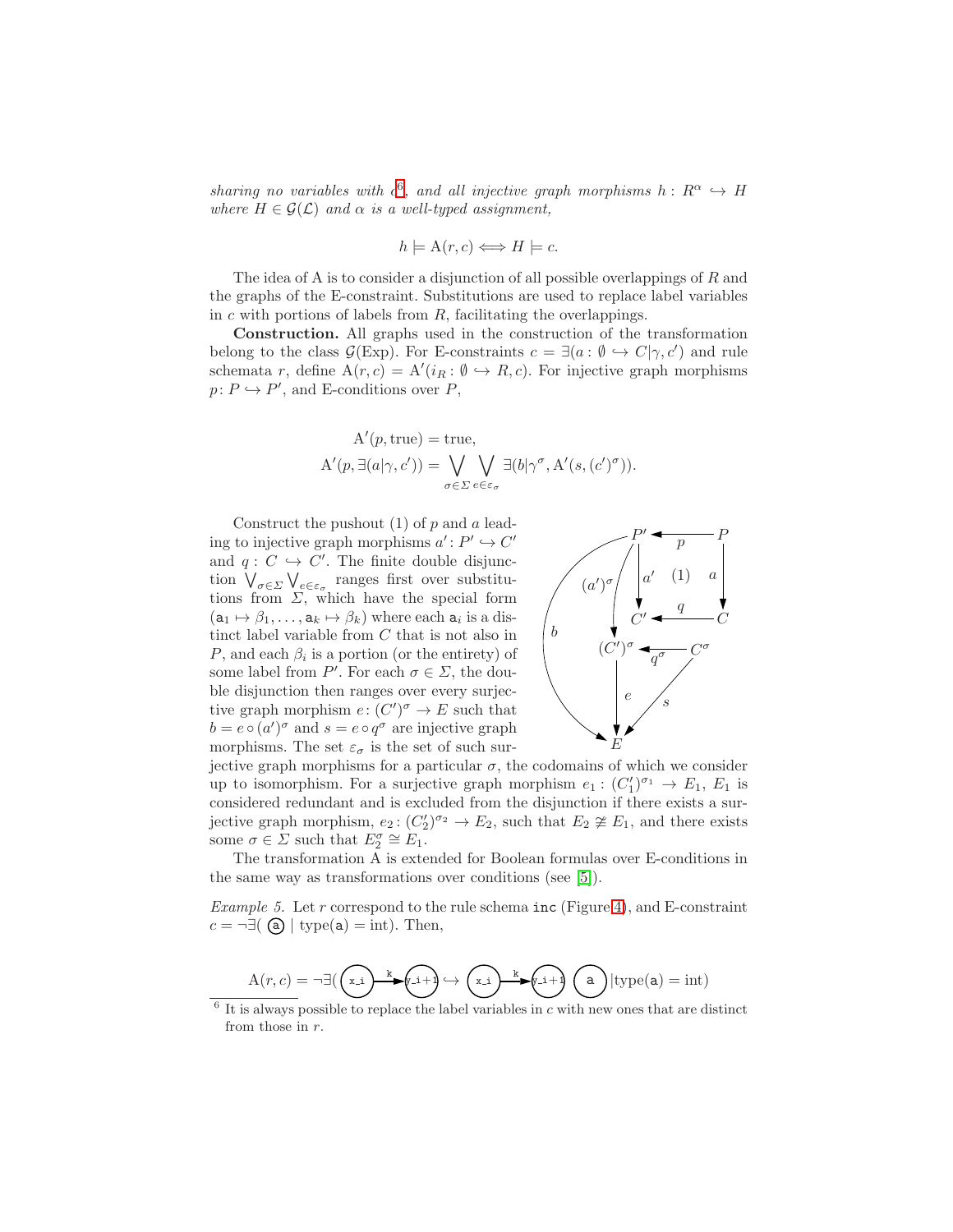Proposition 3 (Transformation of E-app-conditions) There is a transformation L such that, for every rule schema  $r = \langle L \leftrightarrow K \to R \rangle$  with rule schema condition  $\Gamma$ , every right E-app-condition c for r, and every direct derivation  $G \Rightarrow_{r,g,h} H$  with  $g: L^{\alpha} \hookrightarrow G$  and  $h: R^{\alpha} \hookrightarrow H$  where  $G, H \in \mathcal{G}(\mathcal{L})$  and  $\alpha$  is a well-typed assignment,

$$
g \models L(r, c) \Longleftrightarrow h \models c.
$$

Construction. All graphs used in the construction of the transformation belong to the class  $G(\text{Exp})$ .  $L(r, c)$  is inductively defined as follows. Let  $L(r, true)$ true and  $L(r, \exists (a|\gamma, c')) = \exists (b|\gamma, L(r^*, c'))$  if  $\langle K \hookrightarrow R, a \rangle$  has a natural pushout complement (1) with  $r^* = \langle Y \leftrightarrow Z \leftrightarrow X \rangle$  denoting the "derived" rule by constructing natural pushout (2). If  $\langle K \hookrightarrow R, a \rangle$  has no natural pushout complement, then  $L(r, \exists (a | \gamma, c')) =$  false.



<span id="page-12-0"></span>Example 6. Continuing from Example [5,](#page-11-1) we get  $L(r, A(r, c)) = \neg \exists (\overbrace{x_i}^k \overbrace{y_i}^k) \hookrightarrow$  $\lim_{x \to 0} \frac{k}{e^x}$  (a)  $\lim_{x \to 0} (a) = \text{int}.$ 

<span id="page-12-1"></span>Proposition 4 (Transformation of postconditions into preconditions) There is a transformation Pre such that, for every E-constraint c, every rule schema  $r = \langle L \leftrightarrow K \to R \rangle$  with rule schema condition Γ, and every direct derivation  $G \Rightarrow_{r} H$ ,

$$
G \models \text{Pre}(r, c) \Longrightarrow H \models c.
$$

**Construction.** Define  $Pre(r, c) = \forall (\emptyset \leftrightarrow L | \gamma_r, (\neg \text{Dang}(r) \land \tau(L, \Gamma)) \implies$  $L(r, A(r, c))))$ , where  $\gamma_r$  is as defined in Proposition [1.](#page-9-2)

*Example 7.* Continuing from Examples [5](#page-11-1) and [6,](#page-12-0) we get  $\text{Pre}(r, c) = \forall (\vec{x} \cdot \vec{i}) \cdot \vec{F}(\vec{y} \cdot \vec{i})$  $type(i, k, x, y) = int, \neg \exists (\overbrace{x_i}^k \overbrace{y_i}^k \overbrace{a}) | type(a) = int)$ . Since r does not delete any nodes, and does not have a rule schema condition,  $\neg$ Dang $(r) \wedge \tau(L, \Gamma) = \text{true}$ , simplifying the nested E-condition generated by Pre.

Our main result is that the proof rules of Figure [6](#page-8-0) are sound for proving partial correctness of graph programs. That is, a graph program  $P$  is partially correct with respect to a precondition c and a postcondition  $d$  (in the sense of Definition [3\)](#page-7-1) if there exists a full proof tree whose root is the triple  $\{c\} P \{d\}$ .

**Theorem 1.** The proof system of Figure [6](#page-8-0) is sound for graph programs, in the sense of partial correctness.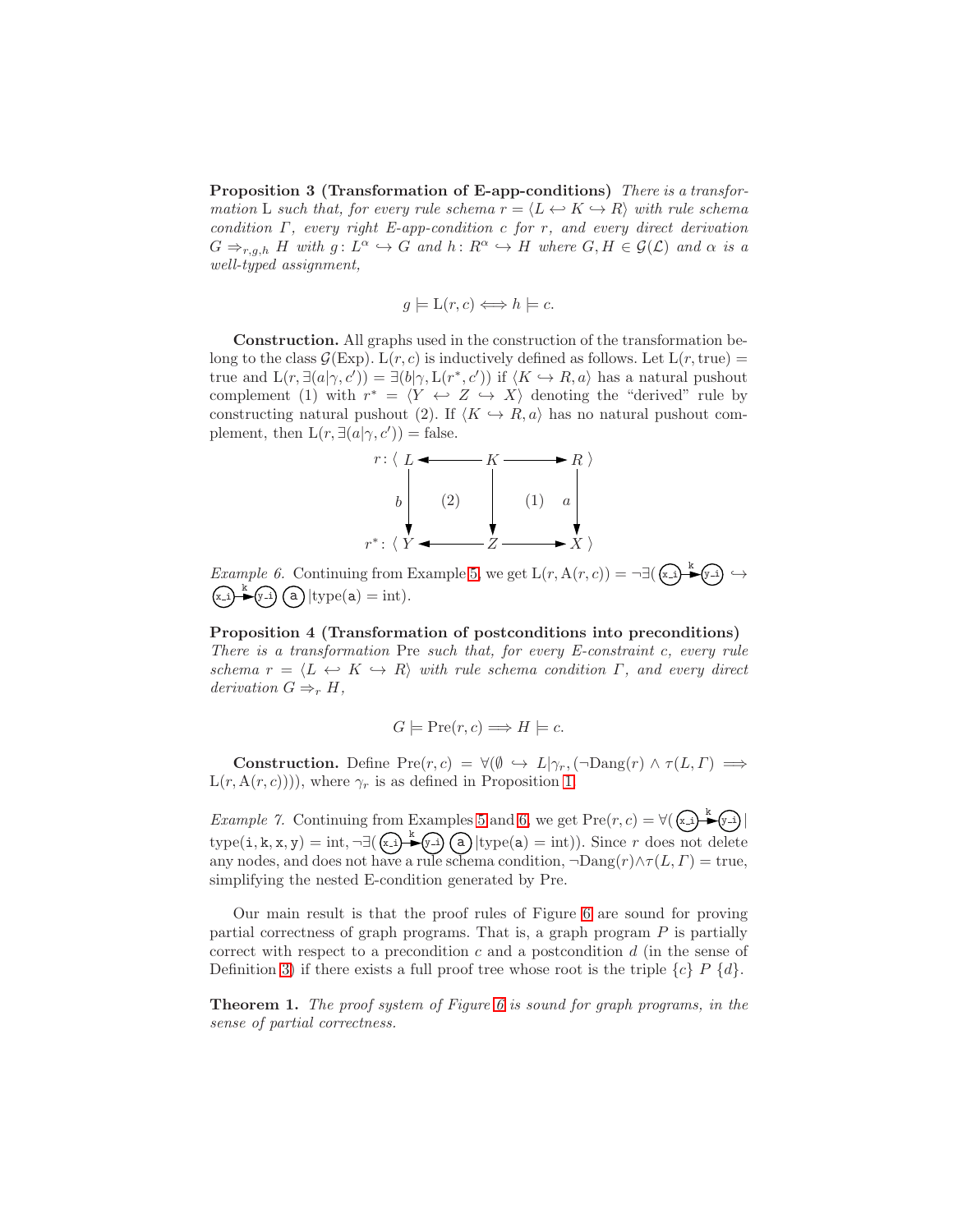Proof. To prove soundness, we consider each proof rule in turn, appealing to the semantic function  $[ P ] G$  (defined in [\[13,](#page-15-6)[14\]](#page-15-9)). The result then follows by induction on the length of proofs.

Let c, d, e, inv be E-constraints, P, Q be arbitrary graph programs,  $\mathcal{R}$  be a set of conditional rule schemata,  $r, r_i$  be conditional rule schemata, and  $G, H, \overline{G}, G'$ ,  $H' \in \mathcal{G}(\mathcal{L})$ .  $\rightarrow$  is a small-step transition relation on configurations of graphs and programs. We decorate the names of the semantic inference rules of [\[14\]](#page-15-9) with "SOS", in order to fully distinguish them from the names in our Hoare calculus.

[rule]. Follows from Proposition [4.](#page-12-1)

[ruleset<sub>1</sub>]. Suppose that  $G \models \neg \text{App}(\mathcal{R})$ . Proposition [1](#page-9-2) implies that  $G \notin$ Dom( $\Rightarrow$ <sub>R</sub>), hence from the inference rule [Call<sub>2</sub>]<sub>SOS</sub> we obtain the transition  $\langle \mathcal{R}, G \rangle \to \text{fail}$  (intuitively, this indicates that the program terminates but without returning a graph). No graph will ever result; this is captured by the postcondition false, which no graph can satisfy.

[ruleset<sub>2</sub>]. Suppose that we have a non-empty set of rule schemata  $\{r_1, \ldots, r_n\}$ denoted by  $\mathcal{R}$ , that  $G \models c$ , and that we have a non-empty set of graphs  $\bigcup_{r\in\mathcal{R}}\{H\in\mathcal{G}(\mathcal{L})|G\Rightarrow_{r}H\}$  such that each  $H\models d$  (if the set was empty, then [ruleset<sub>1</sub>] would apply). For the set to be non-empty, at least one  $r \in \mathcal{R}$  must be applicable to G. That is, there is a direct derivation  $G \Rightarrow_{\mathcal{R}} H$  for some graph H that satisfies d. From the inference rule  $\text{[Call}_\text{1SOS}$  and the assumption, we get  $[\![\mathcal{R}]\!] G = \{H \in \mathcal{G}(\mathcal{L}) | \langle \mathcal{R}, G \rangle \to H\}$  such that each  $H \models d$ .

[comp]. Suppose that  $G \models c$ ,  $[ P \parallel G = \{ G' \in \mathcal{G}(\mathcal{L}) | \langle P, G \rangle \rightarrow^+ G' \}$  such that each  $G' \models e$ , and  $[\![Q]\!] G' = \{H \in \mathcal{G}(\mathcal{L}) | \langle Q, G' \rangle \rightarrow^+ H\}$  such that each  $H \models d$ . Then  $[P; Q]G = \{H \in \mathcal{G}(\mathcal{L}) | \langle P; Q, G \rangle \rightarrow^+ \langle Q, G' \rangle \rightarrow^+ H\}$  such that each  $H \models d$  follows from the inference rule [Seq<sub>2</sub>]<sub>SOS</sub>.

[cons]. Suppose that  $G' \models c'$ ,  $c \implies c'$ ,  $d' \implies d$ , and  $[P]G' = \{H' \in$  $\mathcal{G}(\mathcal{L})|\langle P,G'\rangle \to^+ H'$  such that each  $H' \models d'$ . If  $G \models c$ , we have  $G \models c'$  since  $c \Longrightarrow c'$ . The assumption then gives us an  $H \in [P]$  G such that  $H \models d'$ . From  $d' \Longrightarrow d$ , we get  $H \models d$ .

[if]. Case One. Suppose that  $G \models c$ ,  $[ P \mid G = \{ H \in \mathcal{G}(\mathcal{L}) | \langle P, G \rangle \rightarrow^+ H \}$ such that each  $H \models d$ , and  $G \models App(\mathcal{R})$ . Then by Proposition [1,](#page-9-2) executing  $\mathcal R$  on  $G$  will result in a graph. Hence by the assumption and the inference rule  $[If_1]_{SOS}$ , if R then P else  $Q||G = {H \in \mathcal{G}(\mathcal{L})}$  (if R then P else  $Q, G \rightarrow$  $\langle P, G \rangle \rightarrow^+ H$  such that each  $H \models d$ . Case Two. Suppose that  $G \models c$ ,  $\llbracket Q \rrbracket G =$  ${H \in \mathcal{G}(\mathcal{L})|\langle Q, G \rangle \rightarrow^+ H}$  such that each  $H \models d$ , and  $G \models \neg \text{App}(\mathcal{R})$ . Then by Proposition [1,](#page-9-2) executing  $\mathcal R$  on  $G$  will not result in a graph. Hence by the assumption and the inference rule  $[\text{If}_2]_{\text{SOS}}$ ,  $[\text{if } \mathcal{R} \text{ then } P \text{ else } Q]G = \{H \in$  $\mathcal{G}(\mathcal{L})|\{\text{if } \mathcal{R} \text{ then } P \text{ else } Q, G\rangle \rightarrow \langle Q, G\rangle \rightarrow^+ H\} \text{ such that each } H \models d.$ 

[!]. We prove the soundness of this proof rule by induction over the number of executions of  $R$  that do not result in finite failure, which we denote by n. Assume that for any graph G' such that  $G' \models inv, \llbracket \mathcal{R} \rrbracket G' = \{H' \in \mathcal{R} \}$  $\mathcal{G}(\mathcal{L})|\langle \mathcal{R}, G'\rangle \rightarrow^+ H'\}$  such that each  $H' \models inv$ . Induction Basis  $(n = 0)$ . Suppose that  $G \models inv$ . Only the inference rule  $[Alap_2]_{SOS}$  can be applied, that is,  $\mathbb{R} \mathbb{R} \mathbb{R} \subset G \in \mathcal{G}(\mathcal{L}) \setminus \mathcal{R} \subset G$ . Since the graph is not changed, trivially, the invariant holds, i.e.  $G \models inv$ . Since the execution of R on G does not result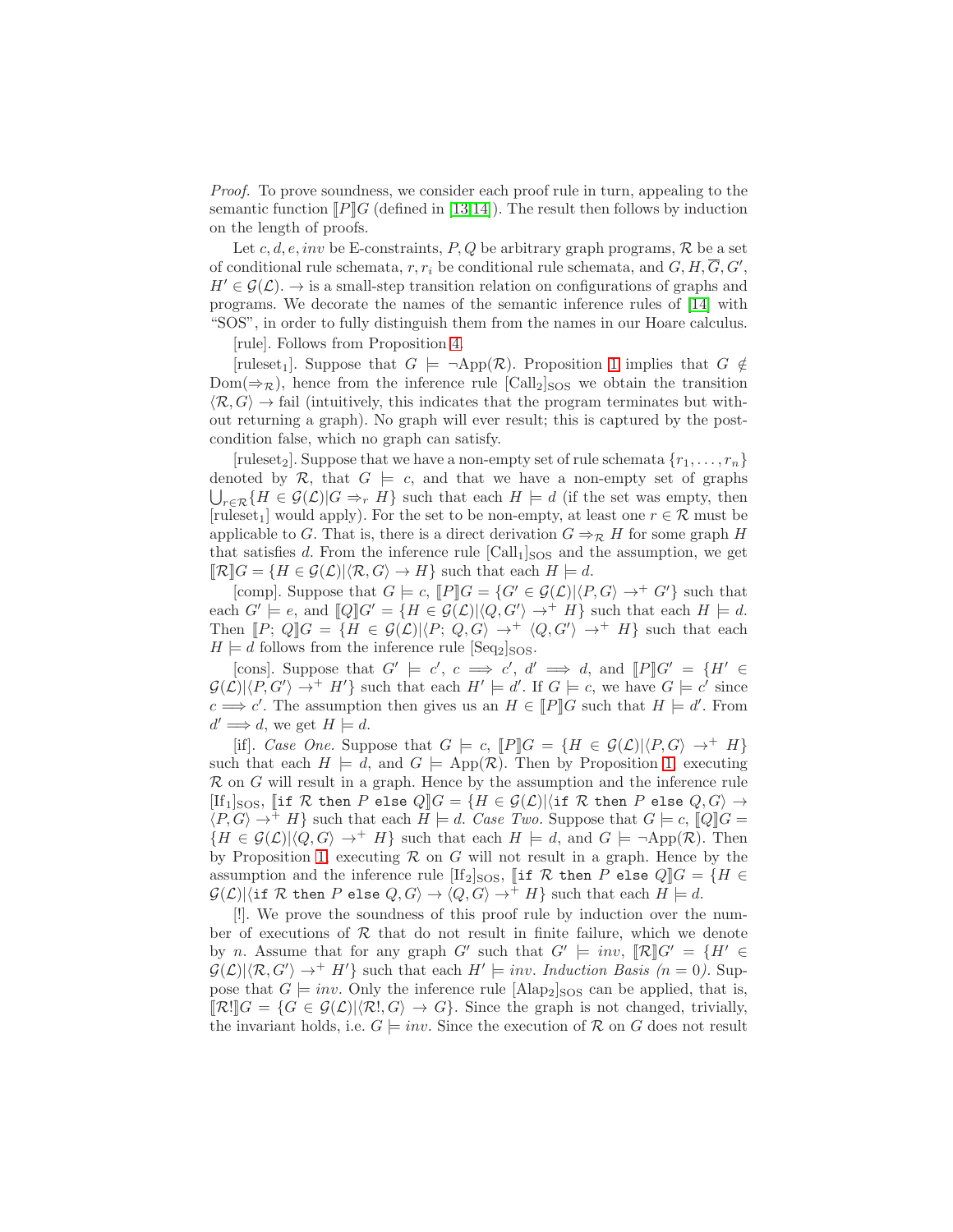in a graph,  $G \models \neg \text{App}(\mathcal{R})$ . Induction Hypothesis  $(n = k)$ . Assume that there exists a configuration  $\langle \mathcal{R}^1, G \rangle$  such that  $\langle \mathcal{R}^1, G \rangle \to^* \langle \mathcal{R}^1, H \rangle \to H$ . Hence for  $\llbracket \mathcal{R} \rrbracket G = \{ H \in \mathcal{G}(\mathcal{L}) | \langle \mathcal{R} \cdot, G \rangle \to^* \langle \mathcal{R} \cdot, H \rangle \to H \},$  we assume that if  $G \models inv$ , then each  $H \models inv$  and  $H \models \neg \text{App}(\mathcal{R})$ . Induction Step  $(n = k + 1)$ . We have  $[\![\mathcal{R}!\!] G = \{H \in \mathcal{G}(\mathcal{L}) | \langle \mathcal{R}!, G \rangle \to \langle \mathcal{R}!, \overline{G} \rangle \to^* \langle \mathcal{R}!, H \rangle \to H \}.$  Let  $G \models inv$ , and  $G \cong G'$ . From the assumption, we get  $H' \models inv$ ,  $H' \cong \overline{G}$ , and hence  $\overline{G} \models inv$ . It follows from the induction hypothesis that each  $H \models inv$  and  $H \models \neg \text{App}(\mathcal{R})$ .

## <span id="page-14-4"></span>7 Conclusion

We have presented the first Hoare-style verification calculus for an implemented graph transformation language. This required us to extend the nested graph conditions of Habel, Pennemann and Rensink with expressions for labels and assignment constraints, in order to deal with GP's powerful rule schemata and infinite label alphabet. We have demonstrated the use of the calculus for proving the partial correctness of a highly nondeterministic colouring program, and have shown that our proof rules are sound with respect to GP's formal semantics.

Future work will investigate the completeness of the calculus. Also, we intend to add termination proof rules in order to verify the total correctness of graph programs. Finally, we will consider how the calculus can be generalised to deal with GP programs in which the conditions of branching statements and the bodies of loops can be arbitrary subprograms rather than sets of rule schemata.

Acknowledgements. We are grateful to the anonymous referees for their comments which helped to improve the presentation of this paper.

### References

- <span id="page-14-5"></span>1. Krzysztof R. Apt, Frank S. de Boer, and Ernst-R¨udiger Olderog. Verification of Sequential and Concurrent Programs. Springer-Verlag, third edition, 2009.
- <span id="page-14-0"></span>2. Paolo Baldan, Andrea Corradini, and Barbara König. A framework for the verification of infinite-state graph transformation systems. Information and Computation, 206(7):869–907, 2008.
- <span id="page-14-1"></span>3. Dénes Bisztray, Reiko Heckel, and Hartmut Ehrig. Compositional verification of architectural refactorings. In Proc. Architecting Dependable Systems VI (WADS 2008), volume 5835 of Lecture Notes in Computer Science, pages 308–333. Springer-Verlag, 2009.
- <span id="page-14-3"></span>4. Rubino Geiß, Gernot Veit Batz, Daniel Grund, Sebastian Hack, and Adam M. Szalkowski. GrGen: A fast SPO-based graph rewriting tool. In Proc. International Conference on Graph Transformation (ICGT 2006), volume 4178 of Lecture Notes in Computer Science, pages 383–397. Springer-Verlag, 2006.
- <span id="page-14-2"></span>5. Annegret Habel and Karl-Heinz Pennemann. Correctness of high-level transformation systems relative to nested conditions. Mathematical Structures in Computer Science, 19(2):245-296, 2009.